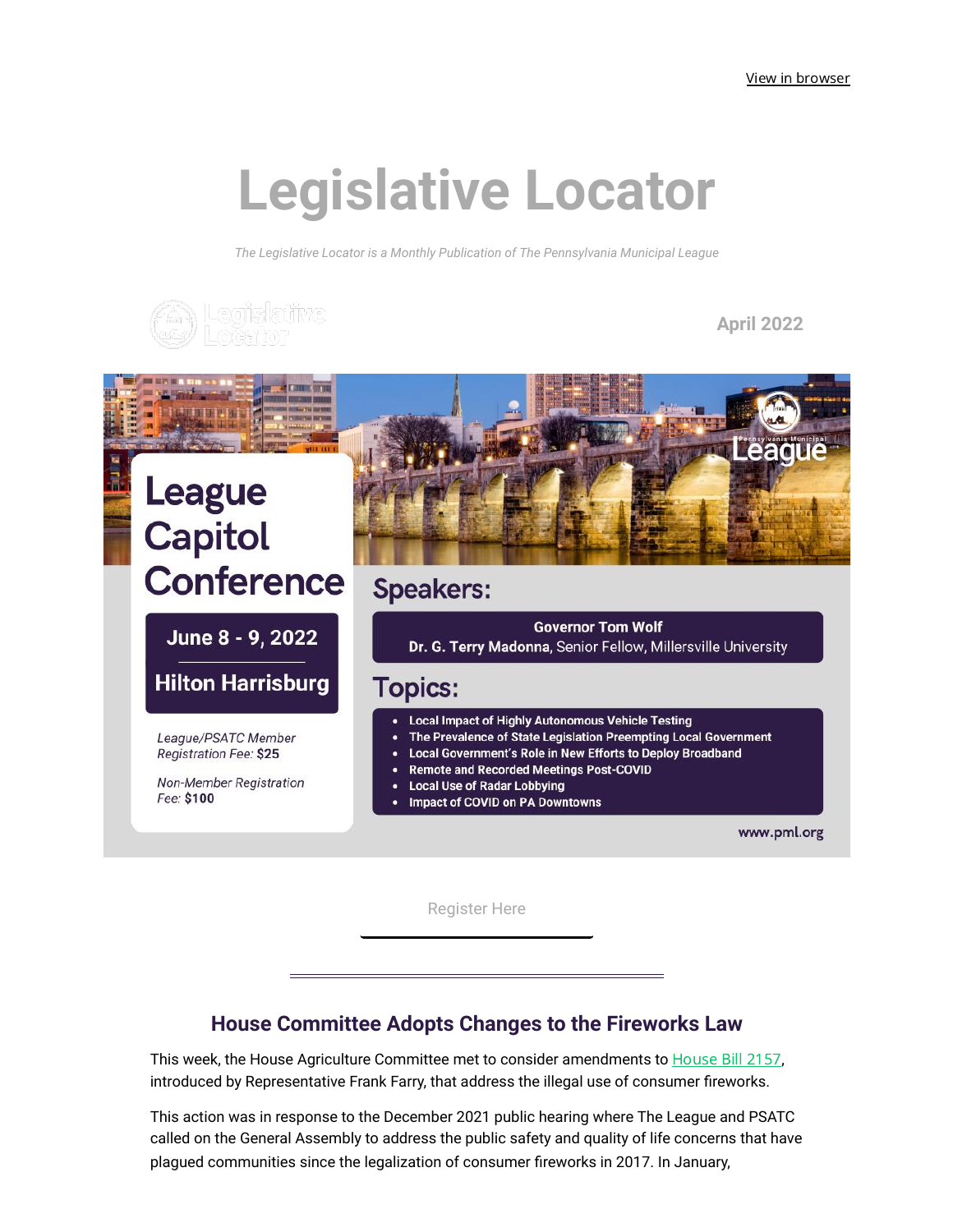Committee Chair Dan Moul agreed to work toward a solution; and last week draft language was circulated for stakeholder input.

At Wednesday's Committee meeting, two amendments were offered and adopted unanimously. The amended bill also received a unanimous vote to pass it out of Committee to the full House.

The amended bill moves the fireworks law from the Tax Code back to Title 3 (Agriculture) where it was housed prior to the 2017 legalization of consumer fireworks. While much of the underlying law remains unchanged, there are positive changes aimed at curbing the illegal use of consumer fireworks. Following is a list of these new provisions.

- The bill adds clarifying language to prohibition of use on public property by enumerating examples of public property. The bill also clarifies that the 150-foot clearance rule is from any structure (not just unoccupied structures) or vehicle including a structure or vehicle owned by the user.
- In dense municipalities where the 150-foot clearance rule makes discharging fireworks illegal throughout, the bill contains clear language that a municipality can pass an ordinance prohibiting use.
- The bill allows municipalities to permit the use of consumer fireworks and charge a reasonable fee. There is an exception to permitting outlined in the bill for the July 4, December 31, Labor Day and Memorial Day holidays.
- Consumer fireworks use is curbed on most days of the year with language prohibiting use between the hours of 10 p.m. and 10 a.m. There is an exception for July 4 and December 31 when use is allowed until 1 a.m. When July 4 falls mid-week, use is allowed until 1 a.m. on the immediately preceding and following Friday and Saturday.
- The bill adds a conditional use provision of no less than 150 feet from an animal housing facility or fenced area for livestock. The owner or manager of the livestock must be given written notice 72 hours in advance of a neighbor using consumer fireworks.
- The bill authorizes municipalities to enact limitations on the sale or use of consumer fireworks that do not conflict with the law. Pending solicitor guidance, possible limitations could include regulations through noise and nuisance ordinances.
- The bill authorizes confiscation of any unused fireworks if being used in violation of the law.
- The bill requires sellers to conspicuously post or provide notice to purchasers of the prohibitions on use including notice that individual municipalities may have additional restrictions.
- The bill increases the penalty to no more than \$500 for a first offense. For subsequent offenses within three years of a prior conviction, the fine is increased to no more than \$1000. There is also an increase in fines and penalties for illegal sales.
- The bill updates the definition of consumer fireworks to match the American Pyrotechnics Association 2018 Standard.
- Finally, the full 12% tax collected on consumer fireworks will be directed annually to public safety as opposed to the \$2 million cap in current law. In fiscal year 2020/2021, revenue was \$14 million. The revenue would be distributed as follows:
	- \$1.5 million for Emergency Medical Service Grants;
	- o \$250,000 for the Online Training Educator and Training Reimbursement Account for delivering, developing and sustaining training programs for both volunteer and career firefighters. This was previously limited to volunteer firefighters only;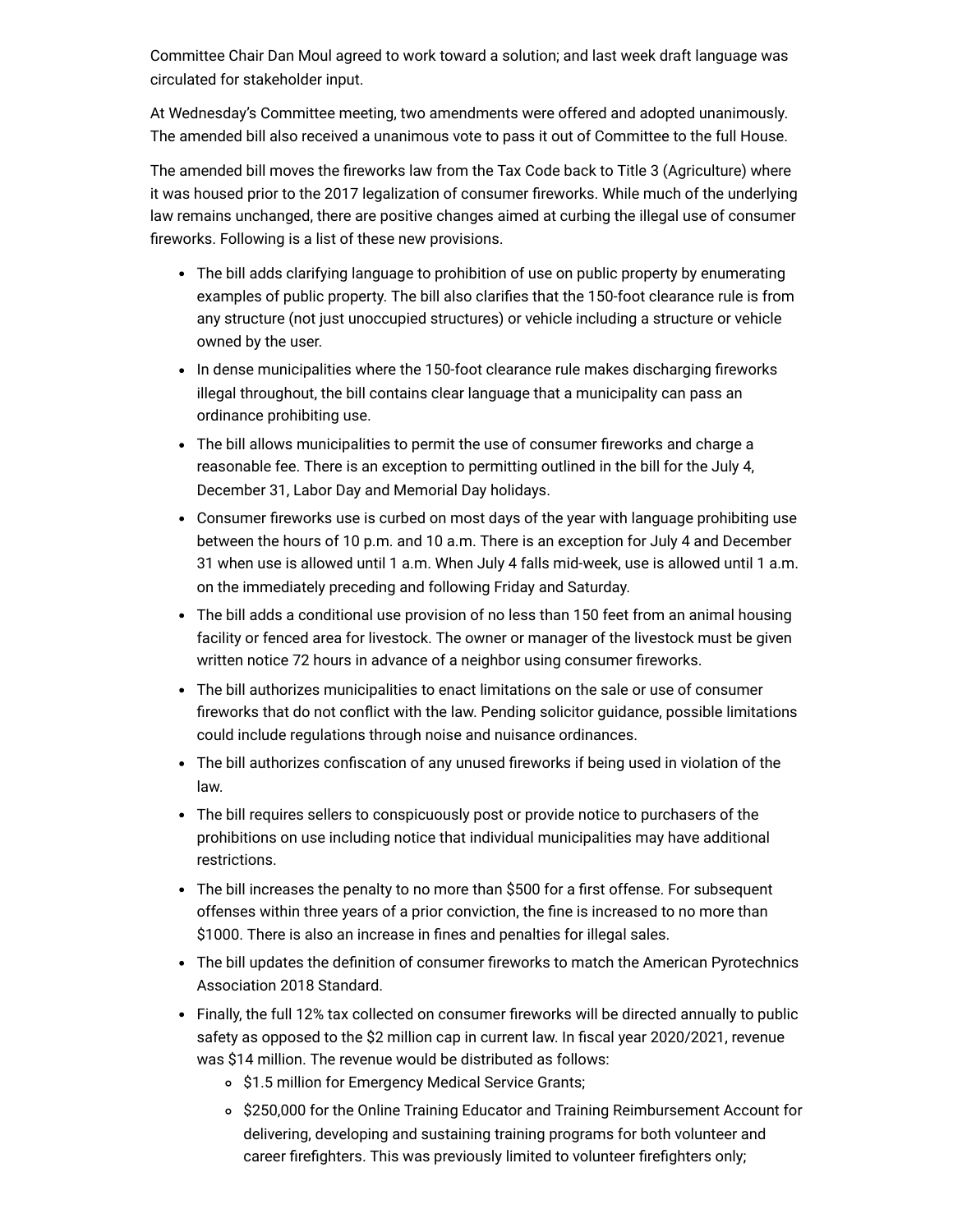- \$1 million for PA Higher Education Assistance Agency to provide loan forgiveness and tuition assistance to students or graduates who are active volunteers;
- o \$1 million for the Department of Health to train EMS personnel;
- \$500,000 for the Office of the State Fire Commissioner to provide emergency services training center capital grants;
- \$500,000 for the Office of the State Fire Commissioner to provide career fire department capital grants;
- \$250,000 for the Office of the State Fire Commissioner to provide for a public education and safety campaign around the safe use of consumer fireworks; and
- Any remaining money shall be divided equally, 50 percent for the Emergency Medical Services Grant Program and 50 percent for the Fire Company Grant Program.

The bipartisan, unanimous approval of the bill as it exited Committee signals that these updates to the law will continue to move forward.

## **Policy Resolutions Shape the League's Legislative Agenda**

As a member driven organization, it is important The League hears from you to accurately represent your municipality's needs with the General Assembly. Each spring, League members receive the opportunity to submit policy suggestions through resolutions, shaping The League's policy agenda. Resolutions adopted at the district level will go to the Annual Municipal Leadership Summit for consideration by the Resolutions Committee and full League membership. This is a very important process because it sets the future policy priorities and positions of The League.

**Please submit your policy resolutions to** Kaitlin [Errickson](mailto:kerrickson@pml.org)**, Governmental Affairs Representative, by May 10 for consideration by your district during the May 17 virtual district meeting.**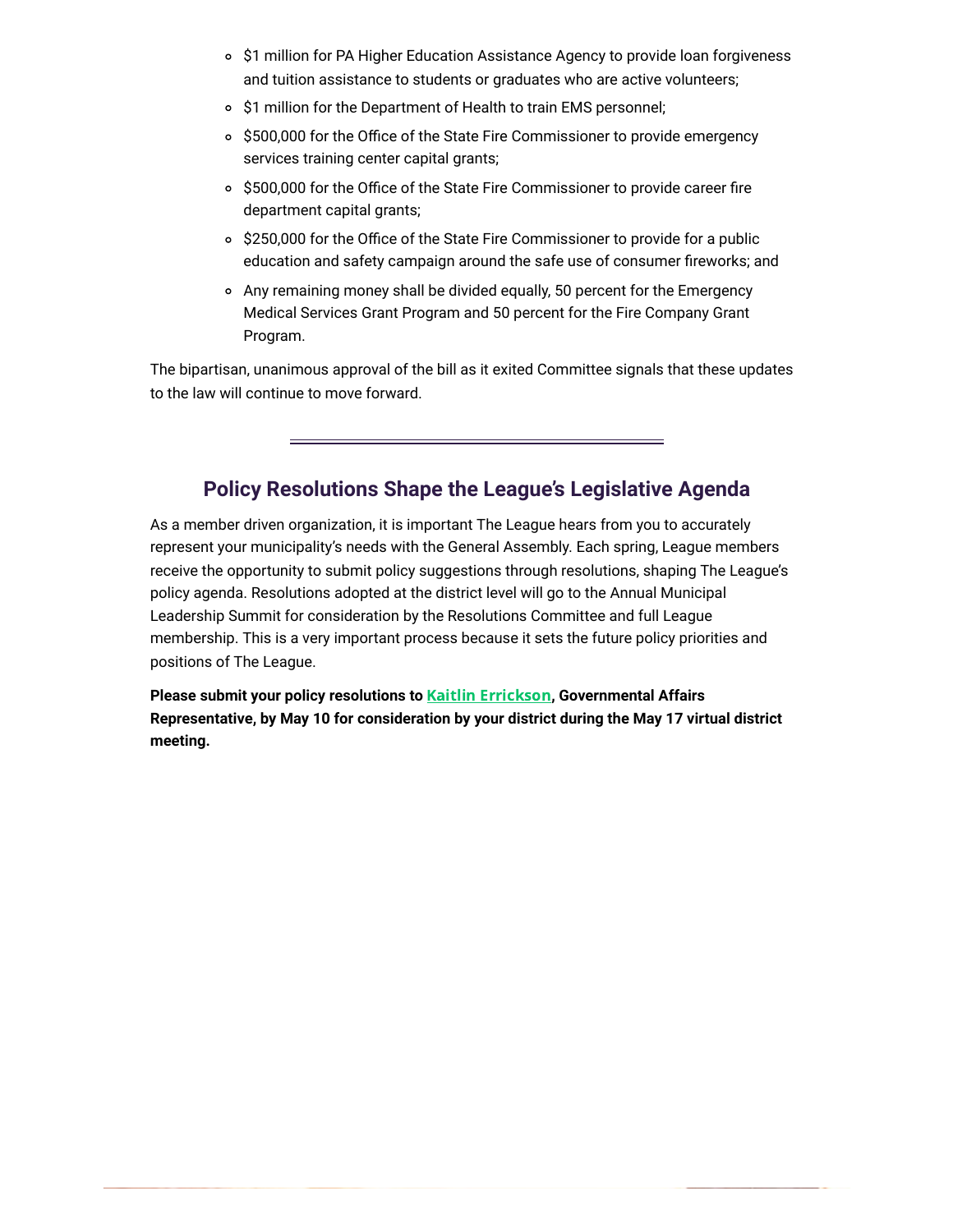

# **Bills Vetoed by the Governor**

**Borough Code Updates House Bill 1184 Vetoed: April 19, 2022**

**[House](https://click.mailerlite.com/link/c/YT0xOTM5MjA4NjUzMTg1NzUwMTA5JmM9eDh4MSZiPTk2MzEwOTcwMyZkPXQ1djhvNmI=.5uZ1EZEWs4HpmhND1tosLv9vmeflNu44x4NGnGwmes4) Bill 1184 (PN 2928)**, introduced by Representative Dan Moul, would have updated and modernized the Borough Code. While the updates to the Borough code were beneficial, the bill was amended late in the legislative process to make it possible to create a new borough from any area of any municipality by petitioning the court of common pleas to break from its current municipality.

The Governor vetoed the bill due to the addition of this amendment. Pennsylvania is third in the nation for the number of local government units, and such a provision would promote more fragmentation. Additionally, creating a new borough would increase costs for taxpayers of both the new and exited municipality. The provision of local services would also be negatively impacted.

Read Governor Wolf's veto message [here.](https://click.mailerlite.com/link/c/YT0xOTM5MjA4NjUzMTg1NzUwMTA5JmM9eDh4MSZiPTk2MzEwOTcwNCZkPWI0aDZjMGI=._U4UyLmmhKRyiZlF_0mrf2ZcG4Mm_Vmb0NBYJGERFWw)

## **Enacted Legislation**

**Act 15 of 2022 House Bill 221 Signed: April 19, 2022 Effective: June 18, 2022**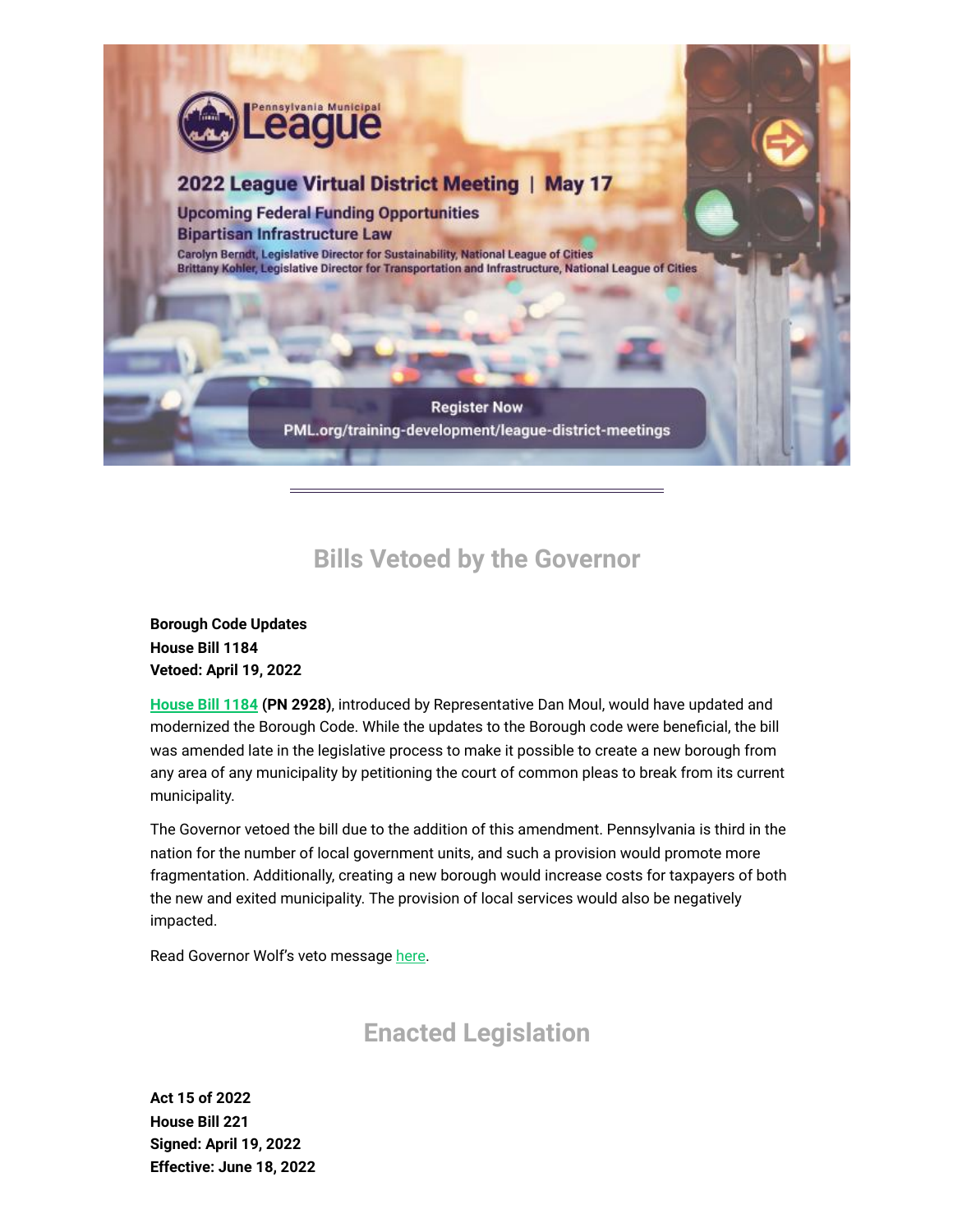[Act](https://click.mailerlite.com/link/c/YT0xOTM5MjA4NjUzMTg1NzUwMTA5JmM9eDh4MSZiPTk2MzEwOTcwNSZkPXcxaTd3MGo=.-7dqY-eYSfR2WaRm4LhMIDdPWL_PmUnMZq8S-sjE_3I) 15 amends the Open Space Law allowing municipalities to use 25 percent of funds from an Open Space Tax on the maintenance of any land designated as open space, not just land acquired with revenue from an Open Space Tax.

**Act 17 of 2022 House Bill 2058 Signed: April 19, 2022 Effective: Immediately**

[Act](https://click.mailerlite.com/link/c/YT0xOTM5MjA4NjUzMTg1NzUwMTA5JmM9eDh4MSZiPTk2MzEwOTcwNiZkPWoycThzOGY=.pp6mwgs56UbS-plYwOXztjmavoJp2dZE31Sf2Cml-ZA) 17 amends the Local Tax Enabling Act so that the filing date for local Earned Income or Net Profit Taxes coincides with the filing date for state Income Tax returns.

**Act 18 of 2022 Senate Bill 478 Signed: April 19, 2022 Effective: June 18, 2022**

[Act](https://click.mailerlite.com/link/c/YT0xOTM5MjA4NjUzMTg1NzUwMTA5JmM9eDh4MSZiPTk2MzEwOTcwNyZkPWswbjF5MW0=.QVpeetCoyCpqOJH1cO_mKXopBlts67wRFI3OrqXN1KE) 18 amends Act 78 of 1979 providing a procedure for municipalities that do not receive bids after advertising for services.

A municipality, municipal authority or transportation authority seeking a contract for services, and upon receiving zero bids the first time, may advertise for bids a second time. If no bids are received within 15 days of the second advertisement, the municipality or authority may initiate negotiations for a contract for services with any provider not otherwise disqualified by law or policy of the local government. Prior to enacting the contract, the municipality or authority is required to publicly announce the identity of the parties, proposed contract price and summary of other terms related to the contract to prove consistency with those previously advertised.

The Act also specifies that the misuse of the provisions of this act to evade advertising and bidding requirements would subject a member of the governing body of a municipality or authority who votes for the transaction to civil or criminal penalties, surcharges or other liabilities.

**Act 19 of 2022 Senate Bill 479 Signed: April 19, 2022 Effective: June 18, 2022**

[Act](https://click.mailerlite.com/link/c/YT0xOTM5MjA4NjUzMTg1NzUwMTA5JmM9eDh4MSZiPTk2MzEwOTcwOCZkPXM0ZTRoOGI=.6GUAK-YYSHO2rkvrWP3oTOE7RnAFvAWr-uxuMScmQ50) 19 amends the Municipalities Financial Recovery Act bringing appointed coordinators, who work directly with financially distressed municipalities on behalf of the Department of Community and Economic Development (DCED), in compliance with existing ethical standards.

A coordinator may not engage in conduct prohibited by the Ethics Act and the State Adverse Interests Act, which requires individuals to avoid conflict of interest relating to ethics standards and financial disclosures. Coordinators and receivers are prohibited from receiving any compensation, fee or commission from a financially distressed municipality or any sale or lease of property or other financial transaction involving the financially distressed municipality or an authority directly or indirectly controlled by the municipality. A violation of the Act's ethics provisions would constitute grounds for termination of the coordinator's contract with DCED.

The Act clarifies that it is not a conflict of interest for a person to be appointed as a coordinator who has previously contracted with a municipality as a coordinator, receiver, financial consultant, legal counsel or through a contract under the early intervention program.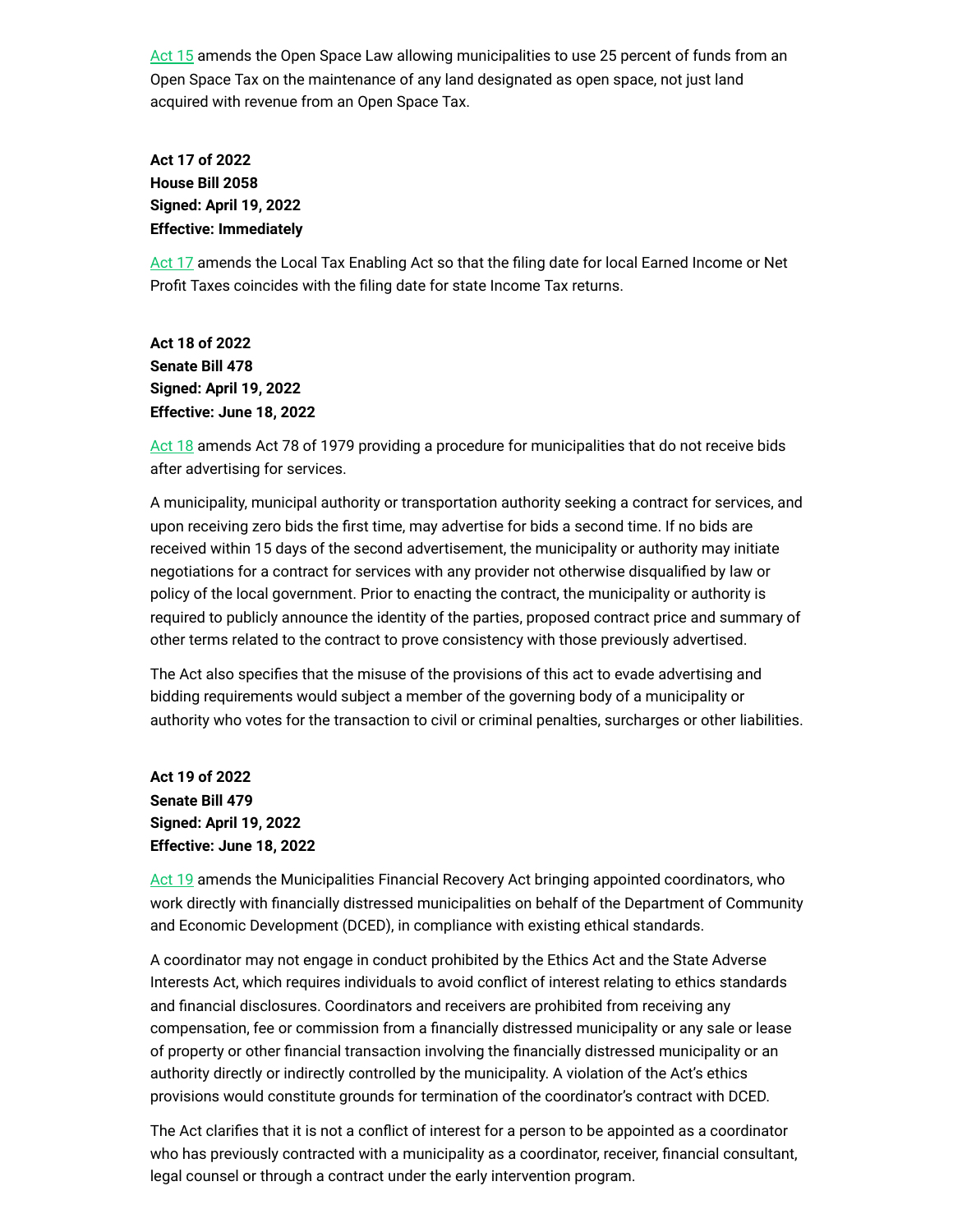## **Cosponsor Memos**

Representative Karen Boback announced intention to introduce legislation amending the County Code to allow counties to enact and enforce property maintenance codes when a municipality does not have the means or fails to enforce code ordinances.

Representative Lori Mizgorski announced intention to introduce legislation amending Act 45 of 1999 requiring the Department of Labor and Industry to promulgate regulations adopting Appendix Q "Tiny Houses" of the 2018 International Residential Code. This would only apply in a municipality that elects to adopt Appendix Q by ordinance.

## **Legislation of Interest**

#### **Right to Know Law Clarifications**

**[House](https://click.mailerlite.com/link/c/YT0xOTM5MjA4NjUzMTg1NzUwMTA5JmM9eDh4MSZiPTk2MzEwOTcxOSZkPXo1cDZ5M3g=.q_BvEu3c3BkMrHtHZmqH_ZQGoZZNkiTdELcE-R5jJyM) Bill 978 (PN 989)**, introduced by Representative Brett Miller, would amend the Right to Know Law further clarifying exceptions for public records.

The bill would expand the definition of "personal financial information" to include employees' personal banking or other financial institution account information, account passwords, W2 and other tax information as well as pension contributions. "Personal financial information" is confidential and not considered a public record under the Right to Know Law. It would also clarify that the number, names and ages of an employee's children are not considered public record.

Lastly, an agency's banking account numbers, routing numbers and credit card numbers would not be considered public information and would be redacted information.

*Location: Passed the House, April 27, 2022*

#### **Uniform Construction Code Permit Compliance Notifications**

**[House](https://click.mailerlite.com/link/c/YT0xOTM5MjA4NjUzMTg1NzUwMTA5JmM9eDh4MSZiPTk2MzEwOTcyOSZkPXYzYzFtOWk=.rzKWOcQCSf4nR6JlIkYyV-a3Rmo0A4xfchlCUCA1sQA) Bill 1790 (PN 2897)**, introduced by Representative Jason Silvis, would amend the Uniform Construction Code. The bill would require a permit denial to include written notification of the specific references to the applicable codes that the application must be in compliance with before it can be approved.

Inspections shall only be conducted during normal business hours unless the permit holder requests otherwise. A written description must be provided within one business day to the permit holder describing all items that are not in compliance, including specific references to the applicable codes that require remedial action. If the permit holder waives the inclusion of the applicable codes, then the written description must be provided within two hours.

Municipalities must ensure permit applications include notifications regarding information to file a complaint against a code administrator. It also authorizes the Department of Labor and Industry to initiate action against a code administrator or refuse to issue certification for various incidents as listed in the bill. Lastly, the bill would provide for a decertification hearing and appeal process, as well as the ability for the Department to take corrective action against a code administrator.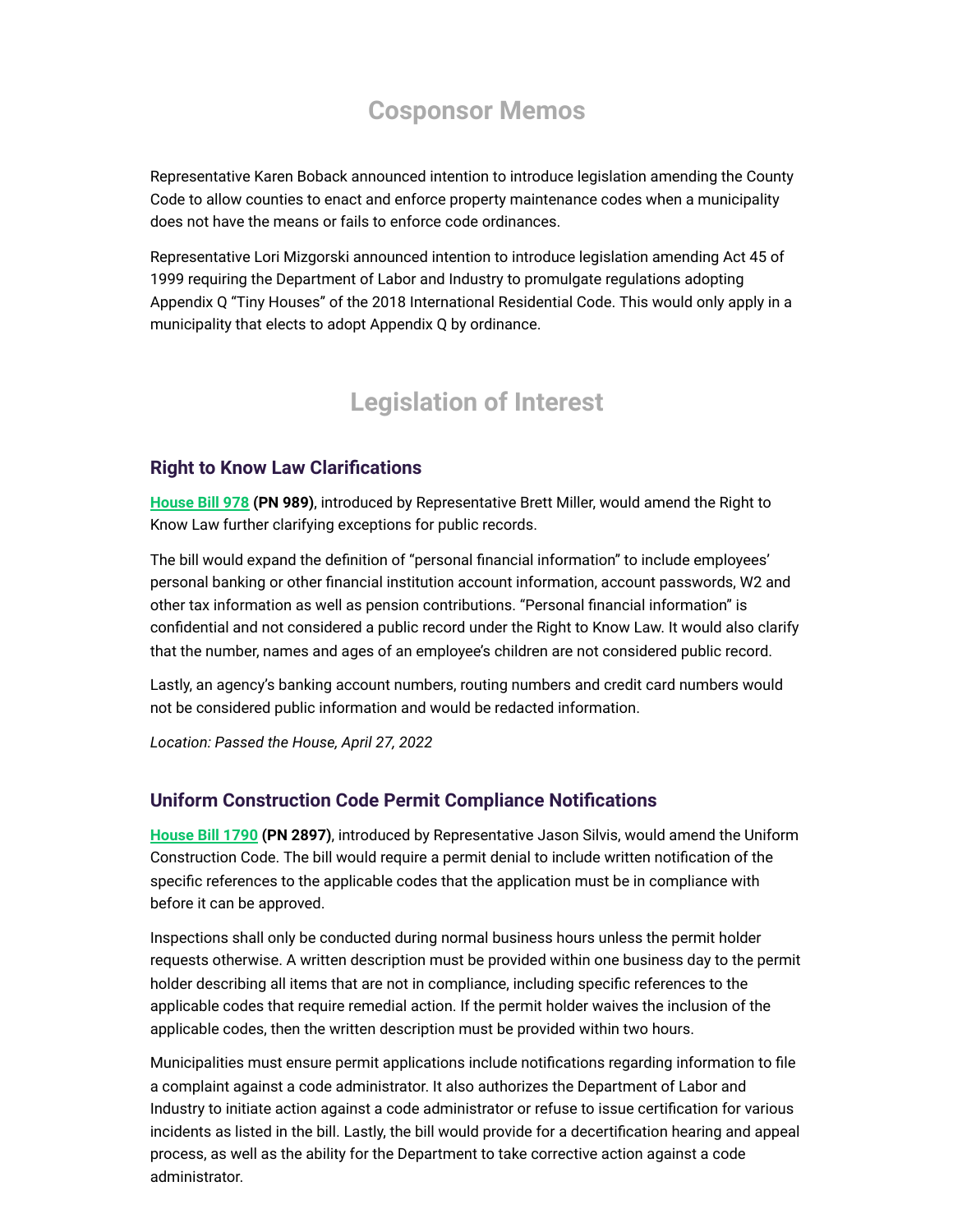#### **New Tools for Blight Remediation**

**[House](https://click.mailerlite.com/link/c/YT0xOTM5MjA4NjUzMTg1NzUwMTA5JmM9eDh4MSZiPTk2MzEwOTczMyZkPXA2bDJpOWo=.WMqlvBWWGhFlyq0tHlcL_BZ7tPuOxafQjKuelyDjH0w) Bill 1791 (PN 2975)**, introduced by Representative Tim Twardzik, would amend the Neighborhood Blight Reclamation and Revitalization Act within Title 53 (Municipalities Generally) adding an optional local vacant and blighted property registration program; and by adding two new subchapters providing funds for code enforcement and a registry for code violations. House Bill 1791 was amended in the House Urban Affairs Committee incorporating two democratic bills – House Bill 1827 (Merski) and House Bill 2428 (Sturla).

House Bill 1791 would add new Section 6141 to the Neighborhood Blight Reclamation and Revitalization Act. The legislation would provide municipalities with the authority to develop vacant and blighted property registration programs and impose a fee. A municipality that elects to pass an ordinance and impose and collect a fee shall compile and maintain a list of vacant and blighted properties. The registry must be submitted to the county assessment office within six months of adopting the ordinance, and the registry would be required to be updated and resubmitted on an annual basis. An appeals process must be available to property owners.

Under the legislation, a registration fee shall be imposed for each year that a vacant and blighted property is not in compliance with the municipal code. A fee schedule is provided in the legislation and fees increase each year from \$500 in the first year to \$5,000 after year nine of being listed on the registry. The bill lists several exemptions from fees, such as government properties, those under active rehabilitation and those where the property owner shows economic hardship.

A property owner that fails to comply with the registration requirements would be penalized \$25 a day for residential properties and \$50 a day for commercial properties for each day the property owner fails to register his property. The amount of any unpaid fee shall constitute a lien against the property.

Municipalities would be required to use collected registry fees to fund blight remediation efforts including acquiring tax delinquent and foreclosed properties; donating to a land bank; funding conservatorship projects; remediating blighted conditions; and educating residents of the dangers of blight. Up to five percent of the fund may be used to carry out the administration of the program.

Lastly, municipalities with existing vacant and blighted property registration ordinances may continue to operate without any limitations.

#### **Subchapter B.1 – Municipal Property Maintenance Code Assistance Fund**

The purpose of this new tool would be to provide municipalities, councils of governments and multi-municipal enforcement entities with funds to prevent or eradicate blight through additional enforcement efforts. Enactment of this subchapter would establish a competitive, matching funds grant program within the Department of Community and Economic Development (DCED) to support the establishment of code enforcement programs and the hiring of staff in municipalities without an existing program. Where code enforcement programs already exist, special code enforcement programs may be funded. DCED would be charged with establishing an application process and awarding grants, which may not exceed \$100,000, may not be provided to the same recipient for more than three years and may not be used to pay for code enforcement personnel unless they are certified. Authorized uses of the funds include: protecting the health, safety and welfare of the general public, including individuals using public buildings and facilities;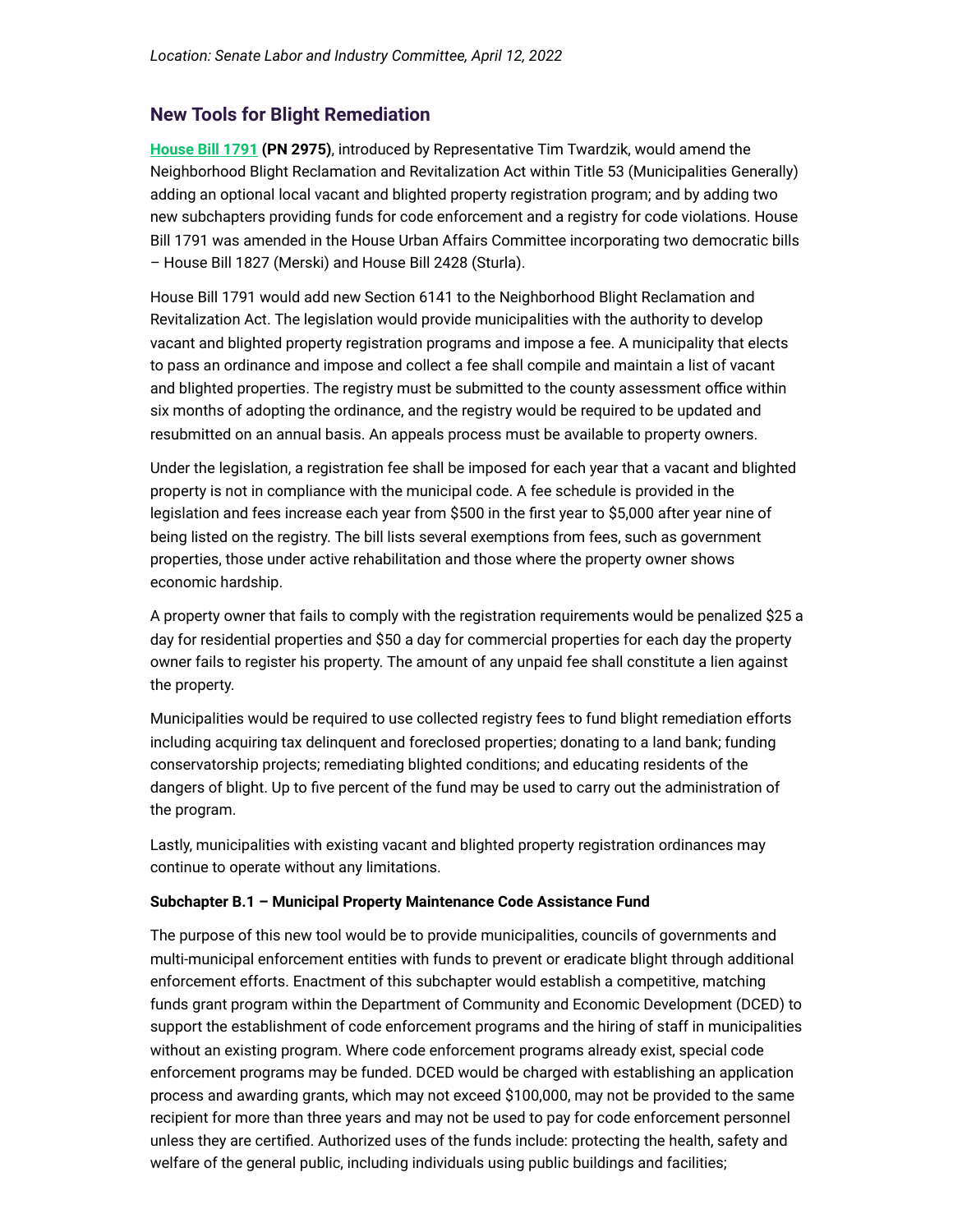encouraging homeowners, landlords and tenants to maintain the appearance and value of their dwellings; and reducing crime in neighborhoods. The funds for this grant program would come from a one-time transfer of \$10 million from the state's Realty Transfer Tax revenue. Additionally, municipalities would have the option to levy and remit a surcharge on unabated serious code violations that would only go into the fund.

#### **Subchapter C.1 – State Blight Data Collection System**

This new subchapter would create the Property Maintenance Code Violations Registry administered by DCED in order to track blighted, noncompliant properties and provide code and other violation information to municipalities processing permit applications.

Municipalities would have the option to file property maintenance code violation reports with DCED on property owners whose property has serious, unabated code violations for 120 days or more. Additionally, municipalities may request free registry reports when considering permit applications, which DCED would provide to the requesting municipality in 10 business days. A municipality would be required to inform the property owner of a permit denial if the denial is based on the registry report's information. The property owner would have the right to appeal to DCED. If a municipality files a report, it would also be responsible for providing the property owner with a letter of code compliance when the property is declared to be in compliance. The property owner would be responsible for providing DCED with the letter of compliance which shall then become part of the official record in the registry.

The legislation would also provide that the Attorney General may assist municipalities seeking code compliance from out of state property owners by writing the property owner a warning letter or by filing a court proceeding on the municipality's behalf.

An appropriation of \$1 million from the state's general fund would help pay for DCED's implementation of the registry. Municipalities may also collect a \$500 surcharge for each municipal inspection that finds one or more code violations from the property owner whose property has been in violation of the code and has not attempted to remediate the violation after 120 days. If municipalities levy a surcharge, it would be remitted to DCED on a quarterly basis to fund the registry and judicial training regarding deteriorated property.

*Location: Second Consideration in the House, April 25, 2022*

#### **Temporary Low-Impact Home-Based Businesses**

**[House](https://click.mailerlite.com/link/c/YT0xOTM5MjA4NjUzMTg1NzUwMTA5JmM9eDh4MSZiPTk2MzEwOTc0MiZkPXg3cjVzOWc=.QMvjKpQQum6XCeeIZEEgGsrBcme41VchHJWPeQ5vDPE) Bill 2286 (PN 2674)**, introduced by Representative Tracy Pennycuick, would amend the Municipalities Planning Code to allow low-impact home-based businesses by right in residential zones on a temporary basis. The triggers for this authorization are a disaster emergency declaration that renders the operation of a business unsafe or impossible or the loss or damage to a business location by a natural disaster that renders regular business operations unsafe or impossible. The right to operate a business under either scenario would be limited to the duration of the emergency declaration or 180 days in the case of a natural disaster.

The bill would define a low-impact home-based business as a secondary accessory use. However, the provisions are subjective and not necessarily low-impact, including: employing no more than two employees other than family members; retail operations may occur between 8 a.m. and 8 p.m.; temporary parking, signs and lights are permitted; and business processes involving noise, vibration, glare, fumes or odors may only occur Monday through Friday 8 a.m. to 8 p.m.